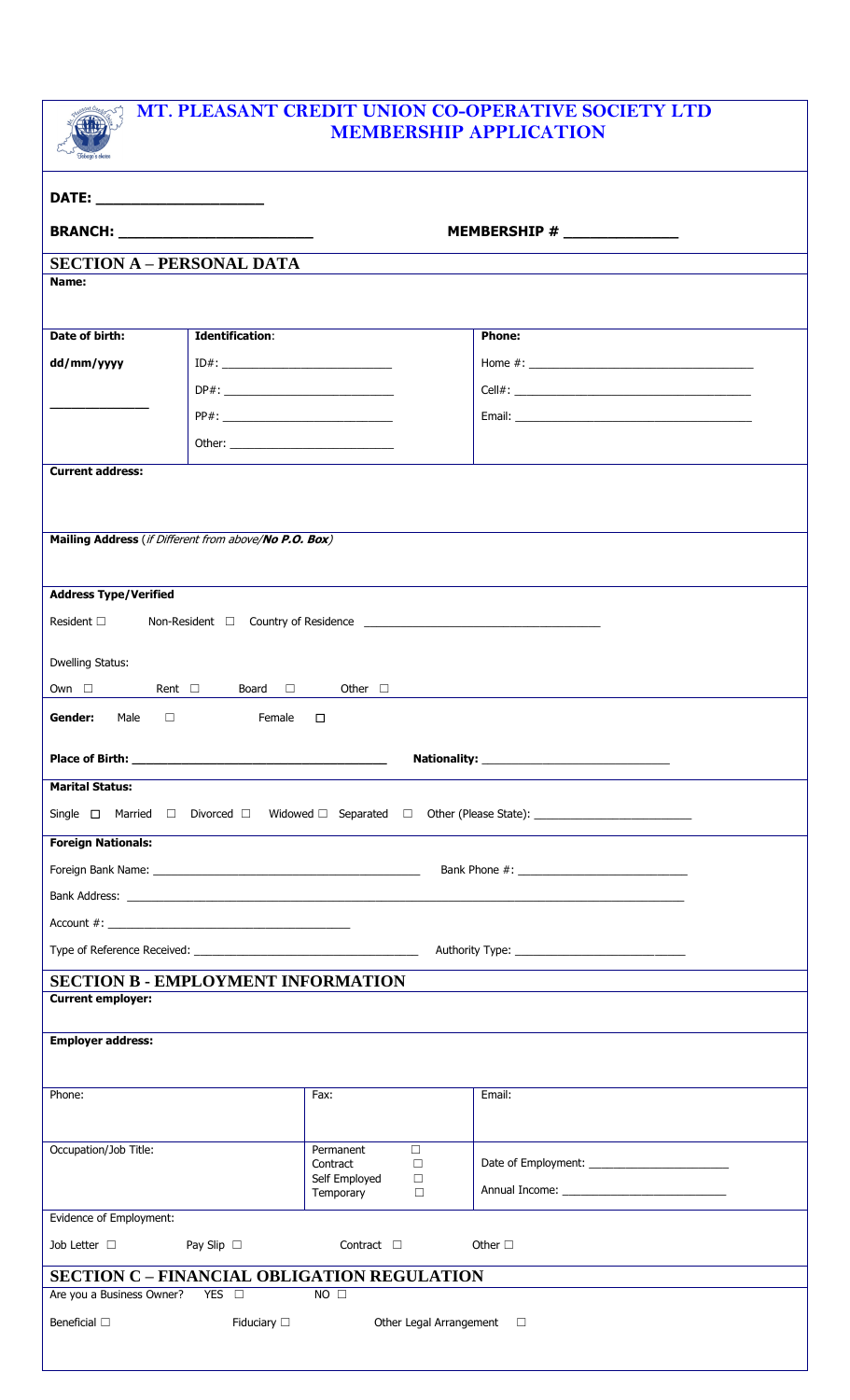| Are You a Politically Exposed Person (P.E.P)? Yes $\Box$                                                                                                                                                                                                                                                                                                                                                                                                                                                                                                                                                                                                                                                                                                                                                                                                                                                                                                                                                                                                                                                                                                                                               | No $\square$                                         |                  |
|--------------------------------------------------------------------------------------------------------------------------------------------------------------------------------------------------------------------------------------------------------------------------------------------------------------------------------------------------------------------------------------------------------------------------------------------------------------------------------------------------------------------------------------------------------------------------------------------------------------------------------------------------------------------------------------------------------------------------------------------------------------------------------------------------------------------------------------------------------------------------------------------------------------------------------------------------------------------------------------------------------------------------------------------------------------------------------------------------------------------------------------------------------------------------------------------------------|------------------------------------------------------|------------------|
| PEP means a person who is or was entrusted with prominent public functions -<br>Refers to any category/relative/associate from this list:<br>Head of State<br>$\bullet$<br>Head of Government<br>$\bullet$<br>Senior Members of the Legislature e.g. Speaker of the House & President of Senate<br>٠<br>Senior Politicians e.g. Members of Parliament, Government Ministers, Mayors, Leader of Opposition<br>$\bullet$<br>Chairman & Chief Secretary of the T.H.A., Parliamentary Secretaries<br>Senior Government Officials e.g. Permanent Secretaries, Chief Technical Officers &<br>٠<br>Ambassador or High Commissioner, Assistant Commissioner of Police or higher rank<br>Judicial Officials e.g. Magistrates, Judges of the Supreme Court, Judges of the Industrial Court, Judges<br>٠<br>of the Caribbean Court of Justice<br>Military Officials - Lieutenant Colonel or higher rank<br>٠<br>Senior Executives of State Owned Corporations e.g. Members of the Boards of all Statutory Bodies and<br>٠<br>State Enterprises including the CONTROLLING Interest of State<br>Senior Political Party Officials e.g. Chairman, Political Leader & Deputy Political Leader<br>IF YES IDENTIFY MEANS | ( )<br>( )<br>( )<br>( )<br>( )<br>( )<br>( )<br>( ) |                  |
|                                                                                                                                                                                                                                                                                                                                                                                                                                                                                                                                                                                                                                                                                                                                                                                                                                                                                                                                                                                                                                                                                                                                                                                                        |                                                      |                  |
|                                                                                                                                                                                                                                                                                                                                                                                                                                                                                                                                                                                                                                                                                                                                                                                                                                                                                                                                                                                                                                                                                                                                                                                                        |                                                      |                  |
|                                                                                                                                                                                                                                                                                                                                                                                                                                                                                                                                                                                                                                                                                                                                                                                                                                                                                                                                                                                                                                                                                                                                                                                                        |                                                      |                  |
|                                                                                                                                                                                                                                                                                                                                                                                                                                                                                                                                                                                                                                                                                                                                                                                                                                                                                                                                                                                                                                                                                                                                                                                                        |                                                      |                  |
| <b>SECTION D:</b>                                                                                                                                                                                                                                                                                                                                                                                                                                                                                                                                                                                                                                                                                                                                                                                                                                                                                                                                                                                                                                                                                                                                                                                      |                                                      |                  |
| <b>Remuneration:</b>                                                                                                                                                                                                                                                                                                                                                                                                                                                                                                                                                                                                                                                                                                                                                                                                                                                                                                                                                                                                                                                                                                                                                                                   |                                                      |                  |
| Under \$5,000 $\Box$ \$5001 - \$10,000 $\Box$ \$10,001 - 15,000 $\Box$ \$15,001 - \$20,000 $\Box$ \$20,001 - \$30,000 $\Box$                                                                                                                                                                                                                                                                                                                                                                                                                                                                                                                                                                                                                                                                                                                                                                                                                                                                                                                                                                                                                                                                           |                                                      |                  |
| \$30,001 - \$40,000 □ Over \$40,000 □                                                                                                                                                                                                                                                                                                                                                                                                                                                                                                                                                                                                                                                                                                                                                                                                                                                                                                                                                                                                                                                                                                                                                                  |                                                      |                  |
| Assets                                                                                                                                                                                                                                                                                                                                                                                                                                                                                                                                                                                                                                                                                                                                                                                                                                                                                                                                                                                                                                                                                                                                                                                                 |                                                      |                  |
| Under \$100,000 $\Box$ \$100,001 - \$250,000 $\Box$ \$250,001 - \$350,000 $\Box$ \$350,001 - \$500,000 $\Box$ Over \$500,000 $\Box$                                                                                                                                                                                                                                                                                                                                                                                                                                                                                                                                                                                                                                                                                                                                                                                                                                                                                                                                                                                                                                                                    |                                                      |                  |
| <b>SECTION E - STUDENT APPLICATION</b>                                                                                                                                                                                                                                                                                                                                                                                                                                                                                                                                                                                                                                                                                                                                                                                                                                                                                                                                                                                                                                                                                                                                                                 |                                                      |                  |
| Name of School:                                                                                                                                                                                                                                                                                                                                                                                                                                                                                                                                                                                                                                                                                                                                                                                                                                                                                                                                                                                                                                                                                                                                                                                        | Address:                                             | Form/Class/Year: |
|                                                                                                                                                                                                                                                                                                                                                                                                                                                                                                                                                                                                                                                                                                                                                                                                                                                                                                                                                                                                                                                                                                                                                                                                        |                                                      |                  |
|                                                                                                                                                                                                                                                                                                                                                                                                                                                                                                                                                                                                                                                                                                                                                                                                                                                                                                                                                                                                                                                                                                                                                                                                        |                                                      |                  |
| <b>SECTION F - (UNDER 16 YEARS)</b><br>Parent/Guardian Name:                                                                                                                                                                                                                                                                                                                                                                                                                                                                                                                                                                                                                                                                                                                                                                                                                                                                                                                                                                                                                                                                                                                                           |                                                      | Relationship:    |
|                                                                                                                                                                                                                                                                                                                                                                                                                                                                                                                                                                                                                                                                                                                                                                                                                                                                                                                                                                                                                                                                                                                                                                                                        |                                                      |                  |
| Parent/Guardian Address:                                                                                                                                                                                                                                                                                                                                                                                                                                                                                                                                                                                                                                                                                                                                                                                                                                                                                                                                                                                                                                                                                                                                                                               |                                                      | Place of Work:   |
|                                                                                                                                                                                                                                                                                                                                                                                                                                                                                                                                                                                                                                                                                                                                                                                                                                                                                                                                                                                                                                                                                                                                                                                                        |                                                      |                  |
|                                                                                                                                                                                                                                                                                                                                                                                                                                                                                                                                                                                                                                                                                                                                                                                                                                                                                                                                                                                                                                                                                                                                                                                                        |                                                      |                  |
| Telephone Contact:                                                                                                                                                                                                                                                                                                                                                                                                                                                                                                                                                                                                                                                                                                                                                                                                                                                                                                                                                                                                                                                                                                                                                                                     | Identification:                                      | Occupation:      |
|                                                                                                                                                                                                                                                                                                                                                                                                                                                                                                                                                                                                                                                                                                                                                                                                                                                                                                                                                                                                                                                                                                                                                                                                        |                                                      |                  |
|                                                                                                                                                                                                                                                                                                                                                                                                                                                                                                                                                                                                                                                                                                                                                                                                                                                                                                                                                                                                                                                                                                                                                                                                        | DP#:                                                 |                  |
|                                                                                                                                                                                                                                                                                                                                                                                                                                                                                                                                                                                                                                                                                                                                                                                                                                                                                                                                                                                                                                                                                                                                                                                                        |                                                      |                  |
| Email: Email: All and the state of the state of the state of the state of the state of the state of the state of the state of the state of the state of the state of the state of the state of the state of the state of the s                                                                                                                                                                                                                                                                                                                                                                                                                                                                                                                                                                                                                                                                                                                                                                                                                                                                                                                                                                         | Other:                                               |                  |
| <b>SECTION G - RECOMMENDER:</b>                                                                                                                                                                                                                                                                                                                                                                                                                                                                                                                                                                                                                                                                                                                                                                                                                                                                                                                                                                                                                                                                                                                                                                        |                                                      |                  |
| Recommended by: Staff $\square$<br>Member $\Box$                                                                                                                                                                                                                                                                                                                                                                                                                                                                                                                                                                                                                                                                                                                                                                                                                                                                                                                                                                                                                                                                                                                                                       | Relative $\Box$<br>Other $\Box$                      |                  |
| Name                                                                                                                                                                                                                                                                                                                                                                                                                                                                                                                                                                                                                                                                                                                                                                                                                                                                                                                                                                                                                                                                                                                                                                                                   | Address                                              | Account #        |
|                                                                                                                                                                                                                                                                                                                                                                                                                                                                                                                                                                                                                                                                                                                                                                                                                                                                                                                                                                                                                                                                                                                                                                                                        |                                                      |                  |
| <b>DECLARATION:</b>                                                                                                                                                                                                                                                                                                                                                                                                                                                                                                                                                                                                                                                                                                                                                                                                                                                                                                                                                                                                                                                                                                                                                                                    |                                                      |                  |
| I hereby apply for membership in Mt. Pleasant Credit Union Co-operative Society Limited, and, if admitted, I agree to conform to the<br>Bye-Laws or amendments thereof of the said Society, and pledge to offer my skills toward the growth of the Credit Union.                                                                                                                                                                                                                                                                                                                                                                                                                                                                                                                                                                                                                                                                                                                                                                                                                                                                                                                                       |                                                      |                  |
| Are you a Member of another Credit Union? Yes $\Box$                                                                                                                                                                                                                                                                                                                                                                                                                                                                                                                                                                                                                                                                                                                                                                                                                                                                                                                                                                                                                                                                                                                                                   | $No$ $\Box$                                          |                  |